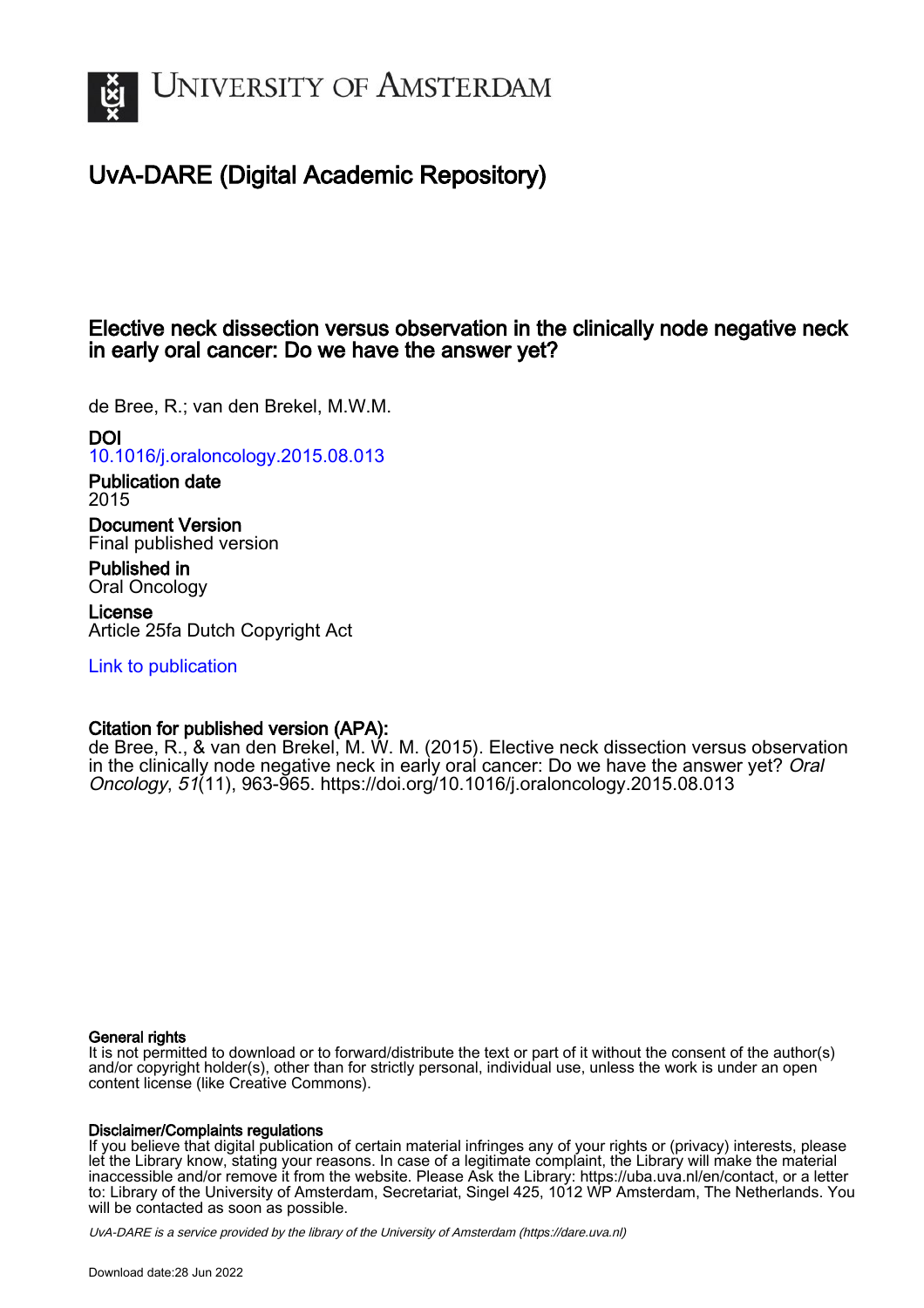[Oral Oncology 51 \(2015\) 963–965](http://dx.doi.org/10.1016/j.oraloncology.2015.08.013)



Oral Oncology

journal homepage: [www.elsevier.com/locate/oraloncology](http://www.elsevier.com/locate/oraloncology)

# Editorial Elective neck dissection versus observation in the clinically node negative neck in early oral cancer: Do we have the answer yet?

In principle, the indication of neck dissection in oral squamous cell carcinoma (OSCC) is a problem of risk-benefit evaluation between probability of neck metastases, the problem of complications associated with neck dissection and the prognostic influence of delayed diagnosis of metastasis during follow-up [\[1\]](#page-3-0). Although elective neck dissection (END) results in early treatment of occult lymph node metastases, the vast majority of these neck dissections harbors no metastases and was unnecessary. Moreover, these patients are subjected to morbidity such as shoulder morbidity, pain and sensibility disorders, which may have major impact on health related quality of life. Furthermore, neck dissection may remove a barrier to cancer spread in case of local recurrence or second primary tumor.

Unfortunately, there is no consensus on the elective treatment of the neck in early oral cancer patients with a clinically N0 (cN0) neck. Many retrospective studies on OSCC patients with cN0 neck were considered not helpful in resolving this problem. Therefore, Fasunla et al. [\[2\]](#page-3-0) systematically reviewed the in 2010 available literature and performed a meta-analysis on the existing randomized controlled clinical trials which compared END with observation (and therapeutic neck dissection only when lymph node metastasis were detected) in early OSCC patients. Only four randomized clinical trials with a total of 283 patients were eligible for inclusion in this meta-analysis. Although the data used in that meta-analysis were from different parts of the world, betweenstudy heterogeneity of the relative risk of disease specific death in the trials were tested and no statistically significant difference were found. This meta-analysis showed that END significantly reduced the risk of disease specific death: fixed-effects model  $RR = 0.57$  (95% confidence interval (CI) 0.36–0.89;  $p = 0.014$ ) and random-effects model RR =  $0.59$  (0.37– $0.96$ ;  $p = 0.034$ ) [\[2\]](#page-3-0).

D'Cruz and Dandekar from Tata Memorial Center (Mumbai, India) performed a critical appraisal of this meta-analysis which revealed 'some caveats that need careful consideration before the findings can be accepted' [\[3\].](#page-3-0) They pointed on the poor follow-up in one of the included studies that resulted in a large number of patients with advanced neck recurrences and low salvage rates. The relatively wide confidence intervals, due to the wide variation in the estimates of effect in the constituent studies, may hamper clinical significance and practice change. As the authors of the meta-analysis already discussed, the risk of heterogeneity is still present although a statistical test failed to demonstrate this. An important concern was the long time span in which the studies were conducted, in which various aspects of patient care may

change. Finally, they emphasized the need for meticulous followup of patients on the observation arm [\[3\].](#page-3-0) The same group analyzed their series of 359 patients with early oral cancer, found no difference in disease specific survival between END and observation and elaborated the need for a large randomized controlled clinical trial (RCT) [\[4\].](#page-3-0) The Head and Neck Disease Management group of Tata Memorial Centre performed such a trial, enrolled 596 patients and reported very recently the results of the first 500 patients [\[5\].](#page-3-0) The conclusion was that among patients with early stage OSCC, END results in higher rates of overall and disease free survival than observation with therapeutic neck dissection in patients in whom lymph node metastases are detected during follow-up [\[5\].](#page-3-0) Now the question arises if this RCT really answers the question on how to manage the cN0 neck in early OSCC patients?

 $\sum_{N \in \Omega}$ 

CrossMark

Key eligibility criteria in this RCT were lateralized T1 or T2 previously untreated OSCC amenable to undergo transoral excision. In the observation group, in 45% a neck metastasis became apparent, whereas in 30% in the END group neck metastases were diagnosed at histopathology [\[5\]](#page-3-0). It is well known that routine histopathological examination overlooks a considerable percentage of micrometastases [\[6\]](#page-3-0). As a consequence, histopathology underestimates the number of tumor-positive neck dissection specimens, which explains this difference. In the observation group the gold (reference) standard is the conversion rate of the neck during follow-up, which is the most reliable measure for the incidence of metastases.

In studies investigating outcome of patients with a cN0 neck a clear definition of 'clinically N0' is mandatory. In other words, which examinations were performed to come to this diagnosis? However, in this study, the cN0 was not clearly defined. To examine the role of ultrasound (US), the authors included even some patients with suspicious findings. Further, the US scoring criteria were not described. It is clear that the incidence of delayed metastases and neck recurrences will be higher if the neck was staged only by palpation compared to staging by advanced diagnostic techniques. When the nodal status was assessed by palpation of the neck in combination of CT or MRI imaging and if indicated FDG-PET or USgFNAC, the incidence of lymph node metastasis in OSCC patients during observation (watchful waiting) was 18% in a study of Melchers et al.  $[7]$ . Nieuwenhuis et al.  $[8]$  and Flach et al.  $[9]$  reported a neck conversion in cN0 patients assessed by USgFNAC of 21% and 28%. These figures are much lower than the 45% reported in the RCT, suggesting a less accurate diagnostic work-up and a different target group which may hamper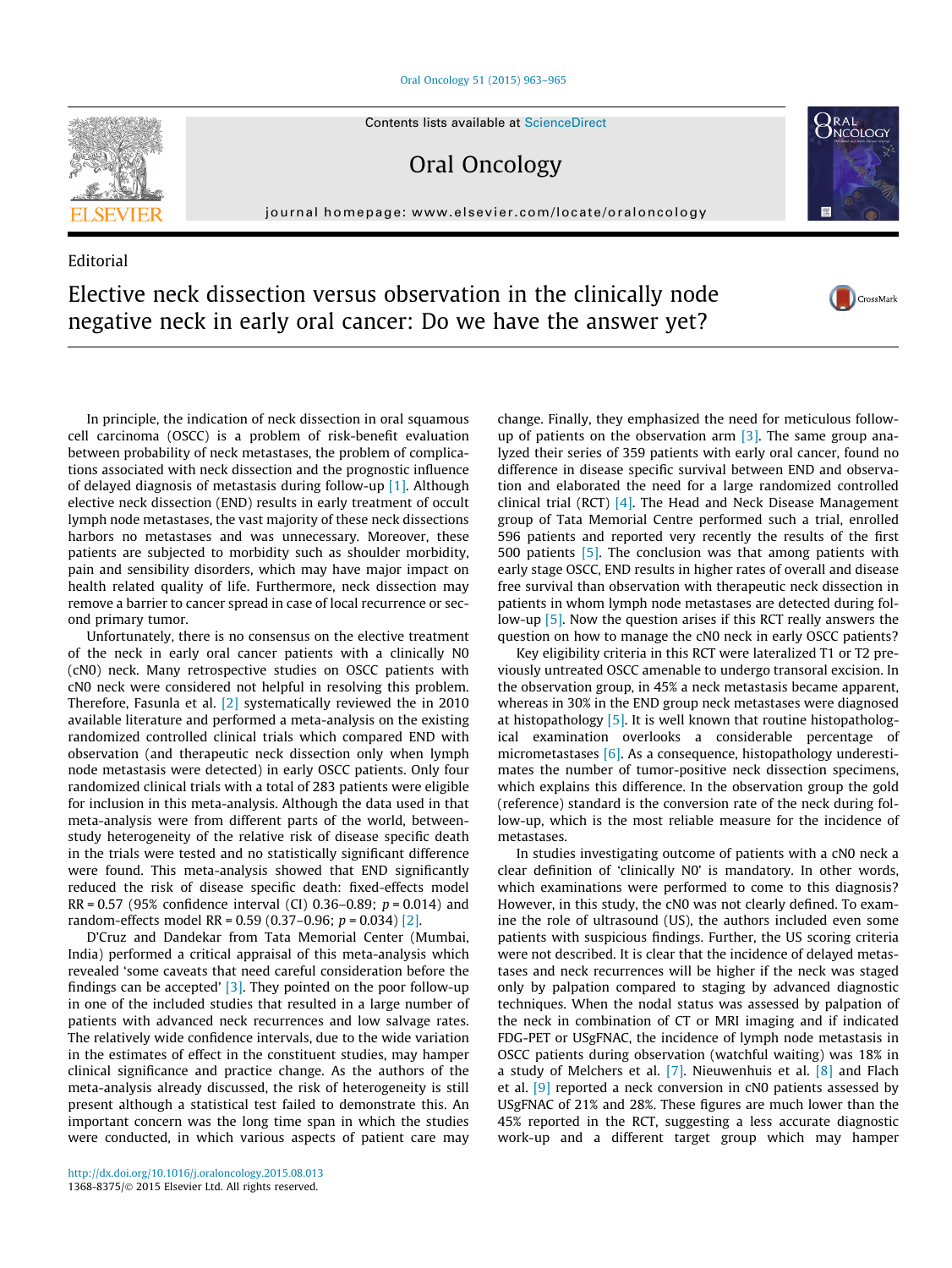generalizability of their results. In patients with a higher incidence of occult lymph node metastases the calculated risk of a poorer survival after observation of the neck as compared to END will be higher.

Fasunla et al. [\[2\]](#page-3-0) discussed that the observed pooled effect in their meta-analysis between END and observation might have been largely influenced by older studies. The included trials took place over four decades. The observation that the oldest study in the meta-analysis have the highest incidence of occult lymph node metastases suggests the availability of more sophisticated investigational tools for early detection of lymph node metastasis with better staging of the neck in recent times [\[10\]](#page-3-0). They suggested that if similar studies from their meta-analysis were conducted later with better investigational tools available, the observed difference might have been absent. Not only availability, but also the use of diagnostic techniques and expertise of the involved physicians is important. The accuracy rates of USgFNAC for nonspecialist radiologists are significantly less than subspecialist radiologists [\[11\]](#page-3-0). Borgemeester et al. [\[12\]](#page-3-0) found a variation in sensitivity from 9% to 53% between different radiologists who performed more than 20 USgFNAC examinations.

The group of Tata Memorial Centre had chosen overall survival as primary endpoint and disease free survival as secondary endpoint for their RCT. END resulted in an improved 3-yrears overall survival rate (80%; 95% CI 74–86) as compared with observation and therapeutic neck dissection (68%; 95% CI 61–74): hazard ratio of death 0.64 (95% CI 0.45–0.92;  $p = 0.01$ ). Patients in the END group had a higher disease free survival than those in the observation group (79% vs 46%,  $p < 0.001$ ) [\[5\]](#page-3-0). It is not surprising that END improves the regional control rate because development of lymph node metastases during observation of the neck should be taken into account as an inevitable consequence of the adopted strategy. Therefore, this disease free survival is a useful outcome measure of diagnostic work-up but not a reliable outcome measure in comparing END and observation of the neck. Ganly et al. [\[13\]](#page-3-0) reported on a series on 216 cT1-T2N0 patients treated with or without END and found a 5-years disease specific, overall and disease free survival of 86%, 79% and 70%, respectively [\[13\].](#page-3-0) Disease specific survival is probably the most clinically meaningful endpoint for measuring an eventual benefit of END, but unfortunately is not reported in the RCT. As mentioned above, in the meta-analysis of Fasunla et al. [\[2\]](#page-3-0), END significantly reduces the risk of disease specific deaths.

During follow-up all patients received physical examination and half of them also had ultrasonography. Again, scoring criteria were not defined and ultrasonography was not combined with fine needle aspiration cytology, which is capable to increase the accuracy of ultrasonography. Despite the fact that the protocol of this RCT mandated close and meticulous follow-up, less than 50% of the patients with a relapse in the neck were eventually salvaged and the 3-years overall survival of 68% in the observation group is disappointing. Moreover, during this follow-up protocol 28% of the patients with a relapse in the neck had metastasis larger than 3 cm (18% larger than 6 cm), 93% extranodal spread and 18% unresectable neck disease [\[5\]](#page-3-0). When occult lymph node metastasis can grow to such sizes during surveillance, the meticulousness of the follow-up can be questioned.

Borgemeester et al. [\[12\]](#page-3-0) compared the overall survival in head and neck squamous cell carcinoma patients with a clinically N0 neck who underwent END or close observation using regular USgF-NAC during follow-up. Survival in the OSCC patients of the close observation group was not different from the END group: 90% and 81% after 3 years and 79% and 75% after 5 years, respectively. Yuen et al. [\[14\]](#page-3-0) performed a randomized clinical trial comparing END and close observation (USgFNAC every 3 months for the first 3 years) in 71 cT1-T2N0 OSCC patients and reported in the observation group a 100% salvage rate. The actuarial 5-year disease

specific survival rates were 87% for observation and 89% for END patients [\[14\].](#page-3-0) Nieuwenhuis et al. [\[8\]](#page-3-0) showed that by using USgF-NAC pretreatment and during follow-up 79% of the delayed metastases could be salvaged resulting in a regional control rate of 88%. Flach et al. [\[9\]](#page-3-0) analyzed the outcome of patients with early OSCC managed by an observation strategy towards the cN0 neck using USgFNAC and found no disease specific survival difference as compared to END: 5-years disease specific survival for patients with delayed metastases in the observation group 80% and for the patients with lymph node metastases in the END 81%. After curative intent treatment (99%) for delayed metastases 91% of the patients were regionally controlled. It was concluded that using this 'wait and scan' policy using strict surveillance with regular USgFNAC is justified in OSCC patients staged cN0 by USgFNAC. While unnecessary neck dissections could be avoided in the vast majority of patients, a small proportion of patients with delayed metastases needed probably more extensive surgery with adjuvant radiotherapy [\[9\].](#page-3-0)

Many pretreatment imaging techniques to diminish the incidence of occult metastases haven been studied, and comparative studies have shown USgFNAC to be the most accurate. However, the sensitivity is only in the range of 50–65% and whether imaging should change the current management of the cN0 neck remains controversial. In early OSCC, sentinel node biopsy has a sensitivity of 93% for the detection of occult lymph node metastases [\[15\]](#page-3-0). This figure is probably even higher in the more experienced centers. Thus, sentinel node biopsy has a much higher sensitivity and can be used to better select candidates for neck dissection. Although the long-term follow-up results of the large European SENT study are not yet reported, several centers have already adopted sentinel node biopsy as an alternative to elective neck dissection. In the American NCCN guidelines as well as the guidelines of the Dutch Head and Neck Society, sentinel node biopsy is already mentioned as an alternative for elective neck dissection. However, this technique does require experience and is currently recommended only for centers with the necessary facilities and expertise. The group of Tata Memorial Centre recently reported their experience in 51 early OSCC patients and found a sensitivity of only 71%. In spite of this low percentage, they concluded that SNB is a reliable method to detect occult metastasis which has potential to replace END [\[16\]](#page-3-0).

The Head and Neck Disease Management group of Tata Memorial Centre has to be commended for performing this important RCT [\[5\]](#page-3-0). Unfortunately, not all caveats of the meta-analysis as pointed out by authors of this RCT  $\lceil 3 \rceil$  have been solved yet. The confidence interval for hazard ratio of disease related death was still relatively wide. There seems to be a substantial difference in pretreatment work-up and follow-up between head and neck centers in the world. Although the patients included in the meta-analysis were accrued over a prolonged time period spanning four decades, the RCT took still more than 10 years to include enough patients. However, it is likely that clinical practice between 2004 and 2014 changed less than between 1966 and 2004. Within this period of 10 years they screened 1281 patients and included 596 patients, whereas in their retrospective study they included 359 cases in 5 years (1997–2001). It is not clear if all suitable patients were included and if some bias may be introduced. Since the main carcinogens to which patients in this RCT were exposed were chewed tobacco and areca nut, the distribution among subsites (e.g. buccal mucosa) and their clinical behavior may differ from other centers over the world. As shown and discussed previously [\[3\]](#page-3-0) heterogeneity may be problem to implement study results worldwide, even from a successful RCT. However, this RCT clearly shows a prognostic benefit of elective neck treatment in the population in India, using the quite strict follow-up without routine USgFNAC. A few non-randomized studies from Europe have shown